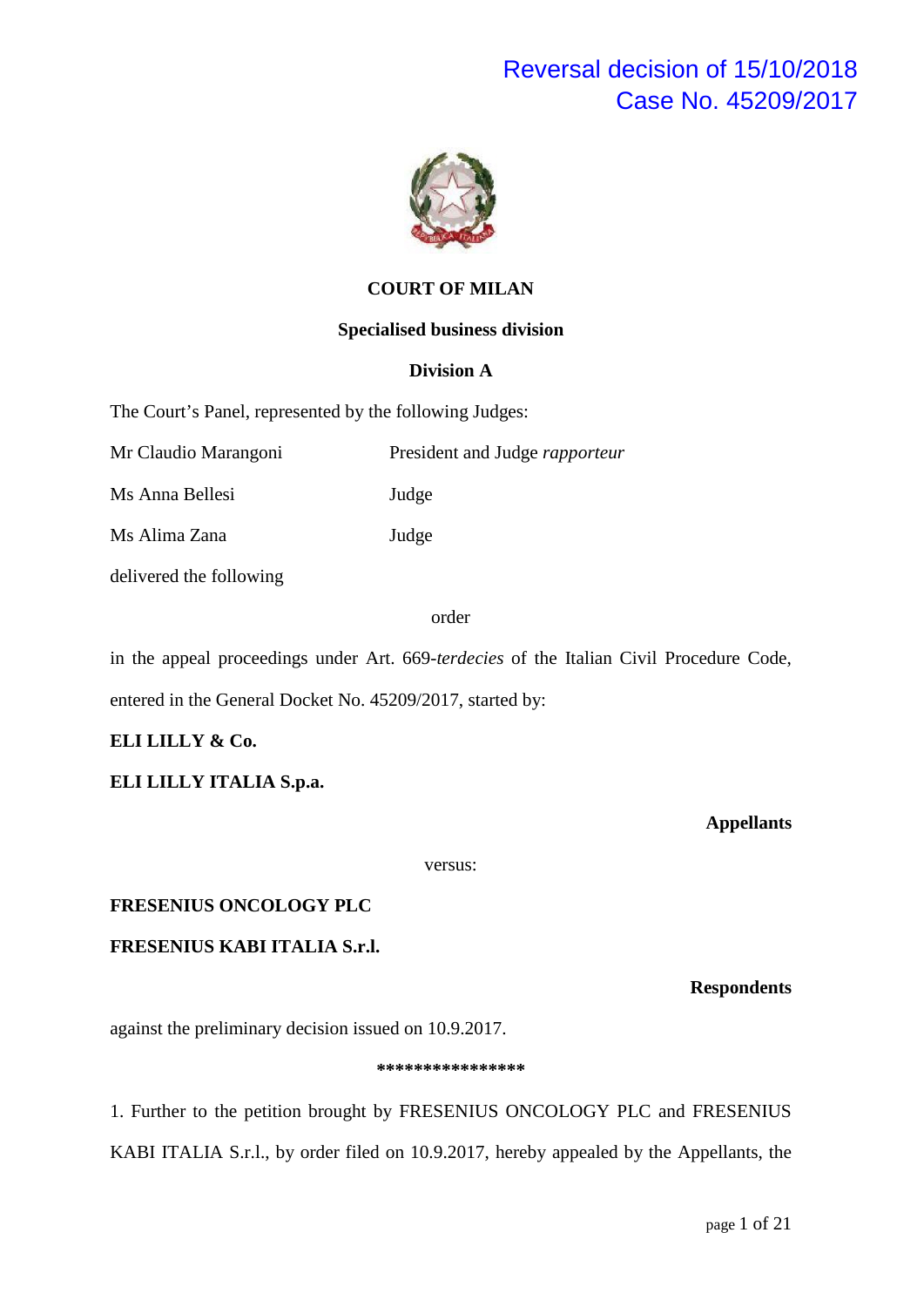first instance Judge issued a declaration of non-infringement, stating – based on the outcome of the technical investigation phase carried out in those proceedings – that the marketing of the antitumor drug *Pemetrexed Fresenius Kabi* 100 mg and *Pemetrexed Fresenius Kabi* 500 mg powder for concentrate for solution did not infringe the Italian portion of patent EP 1313508 owned by ELI LILLY & Co., thus rejecting the counterclaim brought by ELI LILLY & Co. and by the intervening party ELI LILLY ITALIA s.p.a., which had filed a petition for preliminary injunction against any further act of manufacturing and marketing of the above drugs on the grounds that they would infringe the same patent.

In short, in the first instance preliminary proceedings the Judge held that the literal wording of claims 1 and 12 – respectively, a use claim and a product claim – showed that the patent claimed a specific chemical compound, *i.e.* the *disodium* salt of the antifolate *pemetrexed* (*pemetrexed disodium*), and that this was confirmed by the description of the patent (more specifically par. 22, whereby "*the antifolate or antifolate drug for use in this invention*" was exclusively "*pemetrexed disodium (ALIMTA) as manufactured by ELI LILLY*"), so that the alleged infringement by the petitioners' product had to be excluded, on the grounds that it includes another component, *i.e. pemetrexed diacid*.

In support of the above conclusion, the first instance Judge also relied on the *file history* of the examination phase of EP 1313508 and, in particular, on the progressive limitations introduced by the patent holder following the objections raised by the Examiner against the original wording of the patent application, which initially claimed the entire class of antifolates, was subsequently limited to the antifolate *pemetrexed* and then further limited, in its final version, to *pemetrexed disodium* alone.

According to the appealed order, this construction of the scope of protection of EP 1313508 also excludes its infringement by equivalents, on the grounds that this doctrine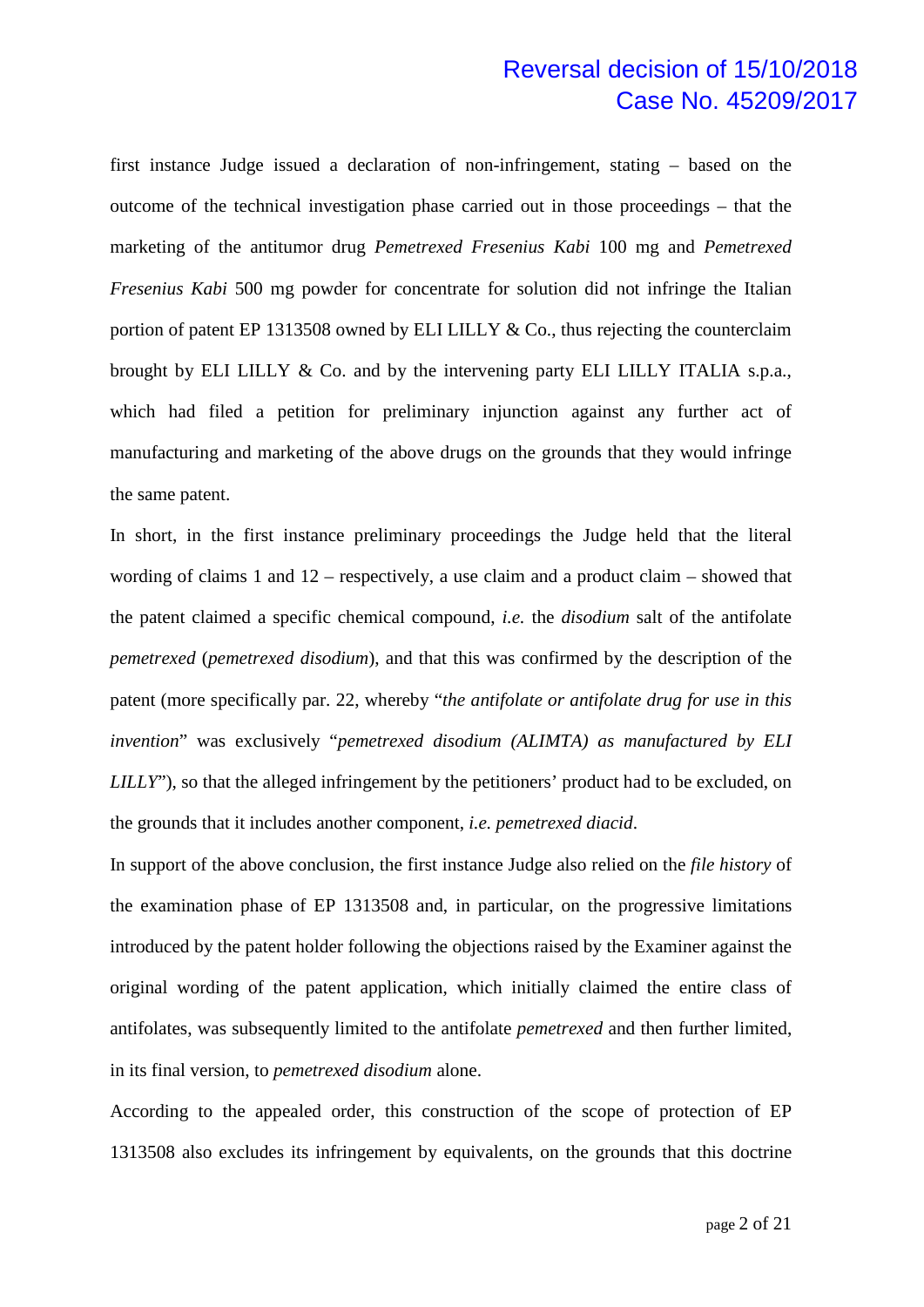cannot be relied upon when the patent was intentionally limited during the granting procedure or during an invalidity action pursuant to Art. 79 of the Italian Industrial Property Code. Indeed, the scope of protection of the patent allegedly cannot extend to features that were expressly excluded through the limitation.

Moreover, the circumstance that said limitations were made to overcome the Examiner's formal objections is allegedly irrelevant, given that, for the purposes of an objective construction of the patent's scope of protection, the behaviour of the patent holder must be taken into account regardless of the reasons underlying its decision to reword and limit the patent. Indeed, the patent holder cannot claim a broader scope of protection through the doctrine of equivalents, if this is in contradiction with the limitations he made.

In any case, the first instance Judge relied on the outcome of the technical investigation phase carried out in those proceedings, which had established that the subject-matter of the patent was not infringed, given that Fresenius' drug, although it has the same therapeutic action as Ely Lilly's *Alimta* – and thus is the generic version of such drug – does not amount to an obvious and technically equivalent replacement thereof. According to the appealed decision, the combination of *pemetrexed diacid* and *tromethamine* overcame an intrinsic technical prejudice of EP 1313508, whereby only the combination of *pemetrexed disodium* and vitamin B12 allows for the reduction of the adverse side effects of the antitumor treatment, while the skilled person should have made a number of changes (replacing a sodium salt with a free acid, identifying *tromethamine* as a suitable base to ensure a similar stability, reconstituting and diluting with a glucose solution instead of a saline) that implied too many variables to be considered obvious.

The first instance Judge also excluded any indirect infringement – claimed in connection with the circumstance that *Pemetrexed Fresenius Kabi* allegedly provides an essential element for the invention, *i.e.* the *pemetrexed* anions – as the invention is characterized by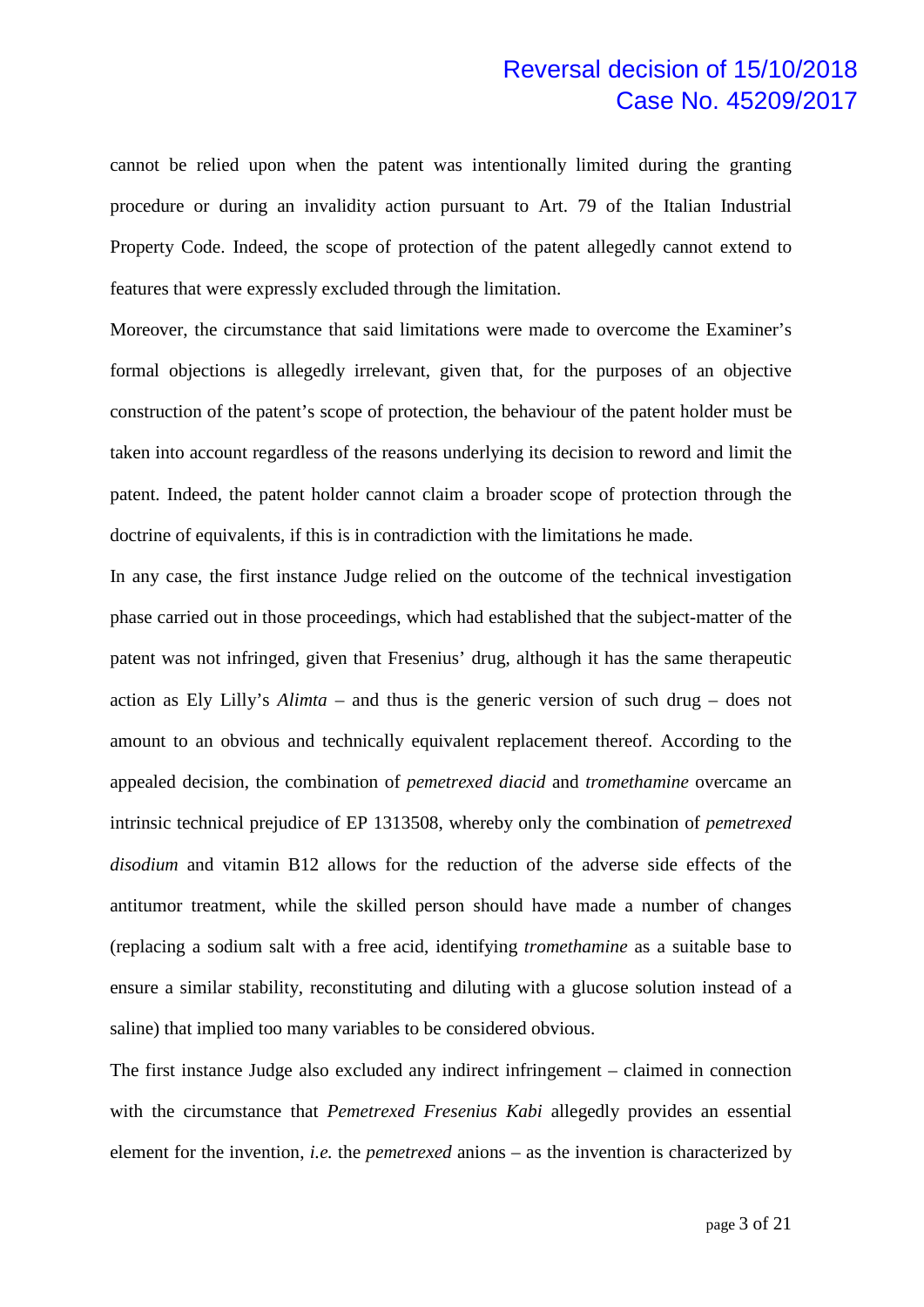the use of *pemetrexed disodium*, being an active ingredient other than *pemetrexed diacid*, whereas the glucose solution used for dilution is allegedly different from and not equivalent to a saline.

2. FRESENIUS ONCOLOGY PLC and FRESENIUS KABI ITALIA S.r.l. [this should read: *ELI LILLY & Co. and ELI LILLY ITALIA s.p.a.; Translators' note*] lodged an appeal against the above order.

First and foremost, they identified the technical problem solved by EP 1313508 in the prevention of the toxic side effects arising from the use of the antifolate *pemetrexed* without adversely affecting its therapeutic efficacy, a problem solved through the administration of a methylmalonic acid lowering agent such as vitamin B12 along with *pemetrexed*.

For the purposes of the invention – according to the Appellants – the starting form of the active ingredient *pemetrexed* is totally irrelevant, since *pemetrexed* can be manufactured in several pharmaceutically acceptable forms (*disodium*, *diacid* and *tromethamine*, *dipotassium*) all capable of enabling the release of the *pemetrexed* anions constituting the active moiety of the substance. The reduction in the toxic side effects of the *pemetrexed* anion is not associated with the active ingredient form at all – but rather with the treatment in combination with vitamin B12 – because, as a matter of fact, the counterions (salt cations in *pemetrexed disodium* and hydrogen protons in *pemetrexed diacid*) play no active role in connection with the technical problem addressed by the patent.

Stressing the relevance of the foreign decisions that addressed the same issues – and in particular the decision of the UK Supreme Court of 7 July 2017 – the Appellants argued that the conclusions drawn by the first instance Judge were wrong – wherein he held that the amendments made by the patent holder during the examination phase before the EPO excluded the application of the doctrine of equivalents – on the grounds that said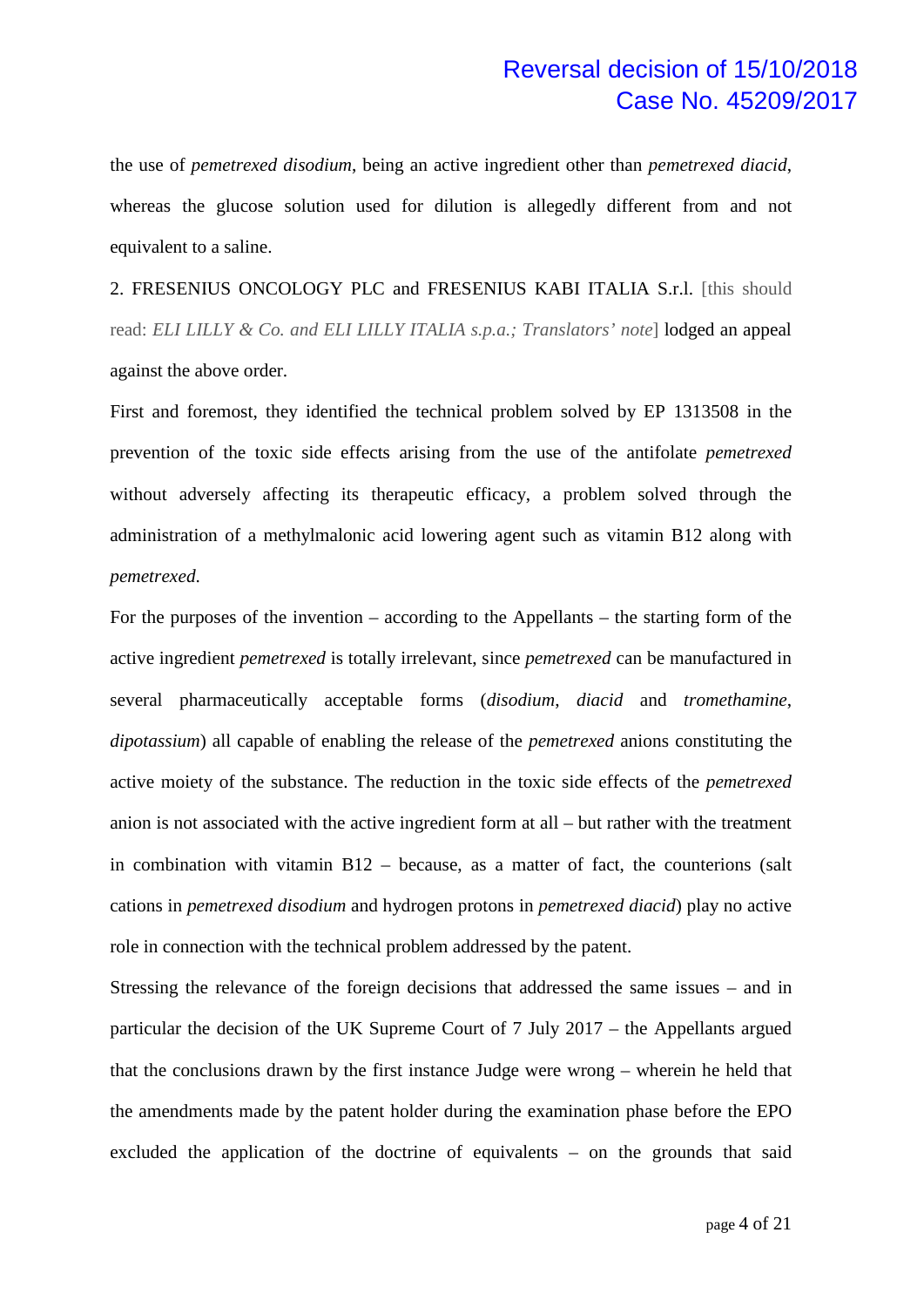amendments did not follow from objections of lack of novelty or lack of inventive step raised by the Examiner.

According to the Appellants, a precise definition of the subject-matter of the invention is no reason to exclude the applicability of the doctrine of equivalents. The entire background of the patent description, the lack of any selection among different *pemetrexed* salts, the absence of any actual technical prejudice in respect of the use of other salts, as well as the wrongful assessment of the non-obviousness of the salt replacement, all suggest that the appealed decision should be overturned.

The Appellants also appealed against the alleged non-existence of an indirect infringement under Art. 66, paragraph 2-*bis* of the Italian Industrial Property Code.

The respondent ELI LILLY & Co. and the intervening party ELI LILLY ITALIA S.p.a. [this should read: *FRESENIUS ONCOLOGY PLC and FRESENIUS KABI ITALIA S.r.l.*; *Translator's note*] argued that the appealed order is well-grounded, supporting the arguments put forward therein and asking for it to be confirmed.

In the appeal proceedings, the Court ordered a new Technical Expert phase, appointing to this purpose a Panel made up of three Experts. The Experts were asked to identify the scope of protection of EP 1313508, also in light of the elements that may be gathered from the "*file history*" of the disputed patent, and to assess whether Fresenius' product infringed its claims directly, indirectly or by equivalents. This implied a thorough investigation of the relationship between antifolates and the respective salts used/claimed by the parties (*pemetrexed diacid* and *tromethamine*, on the one hand, and *pemetrexed disodium* on the other) having specific regard to the therapeutic effects of the combination covered by the patent and to the relevance of the replacement of *pemetrexed disodium* with *pemetrexed diacid* and *tromethamine* for the technical problem described in EP 1313508 and its solution. The Panel of Experts was also asked to ascertain whether said replacement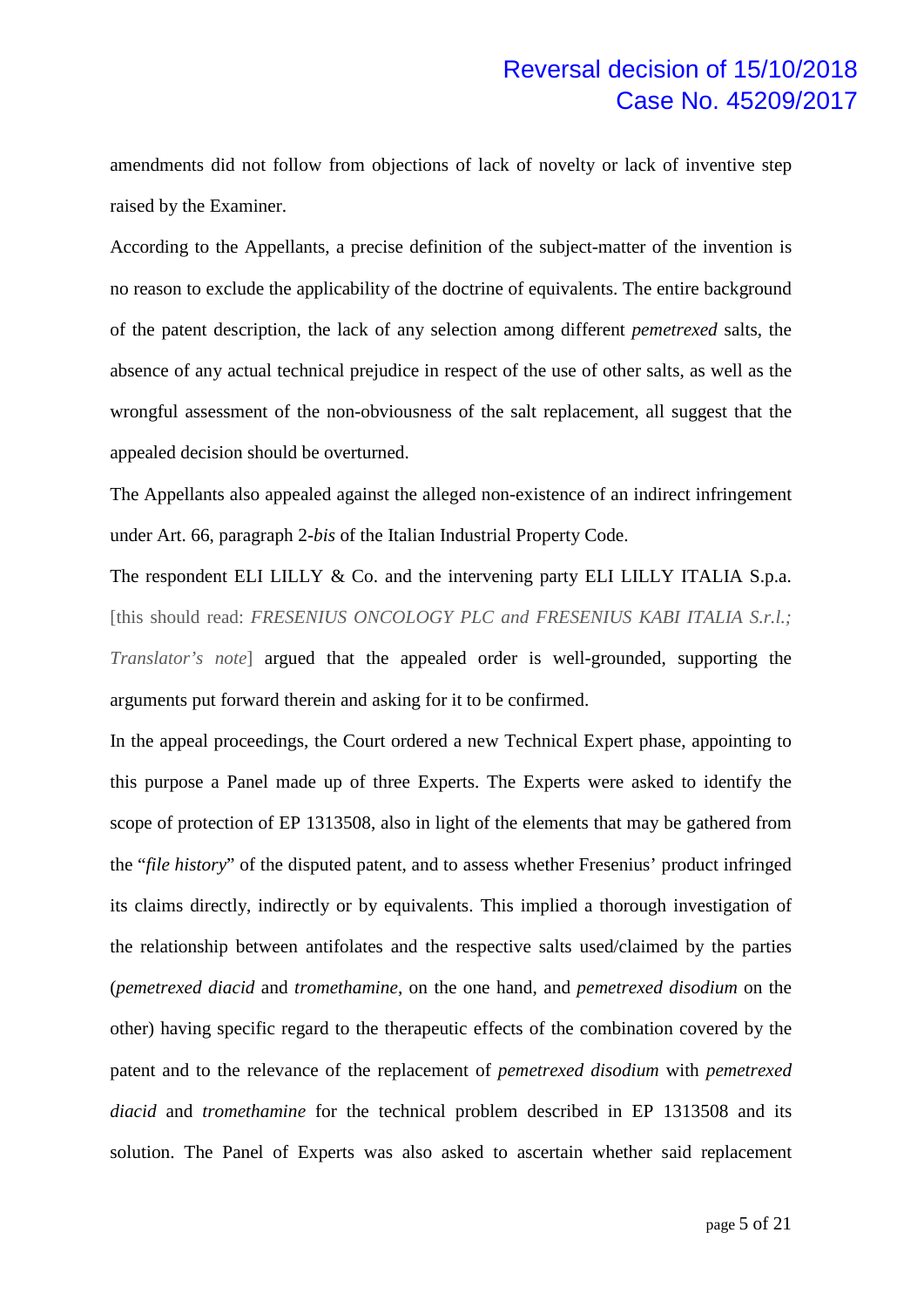overcame any technical prejudice and whether it would have been obvious for the person skilled in the art or it would have required studies and trials implying unreasonable efforts compared to mere *routine* studies.

2. As a preliminary matter, we shall deal with the latest requests filed by the Respondents. Indeed, FRESENIUS ONCOLOGY PLC and FRESENIUS KABI ITALIA S.r.l. asked this Court to address the invalidity of EP 1313508 in the present appeal proceedings, based on the circumstance that on 17 July 2018 the German Federal Patent Court (*Bundespatentgericht*) revoked the German portion of EP 1313508 due to the lack of inventive step, in an action filed by parties that are not involved in these proceedings. For the time being, only the operative part of the judgment is known, but the grounds of the decision have not been published yet.

The Appellants argued that this motion is inadmissible.

The Court holds that the motion cannot be admitted.

It should be highlighted that, in the petition filed before the first instance Judge, the Respondents expressly limited the subject-matter of their requests – and hence of the relevant assessments to be made – to the infringement of EP 1313508. Although the Respondents claimed that there were a number of invalidity grounds of the disputed patent – which were not further specified in the petition – they also alleged that these issues would be developed in the course of separate proceedings on the merits (see p. 11 of the petition lodged in the first instance proceedings: "*in order to obtain the requested measure as quickly as possible and, therefore, to launch the Product in Italy without fearing any legal action by the respondent, we reserve the right to raise any argument concerning the lack of the valid patentability requirements of EP'508, which – to say the least – lacks inventive step*").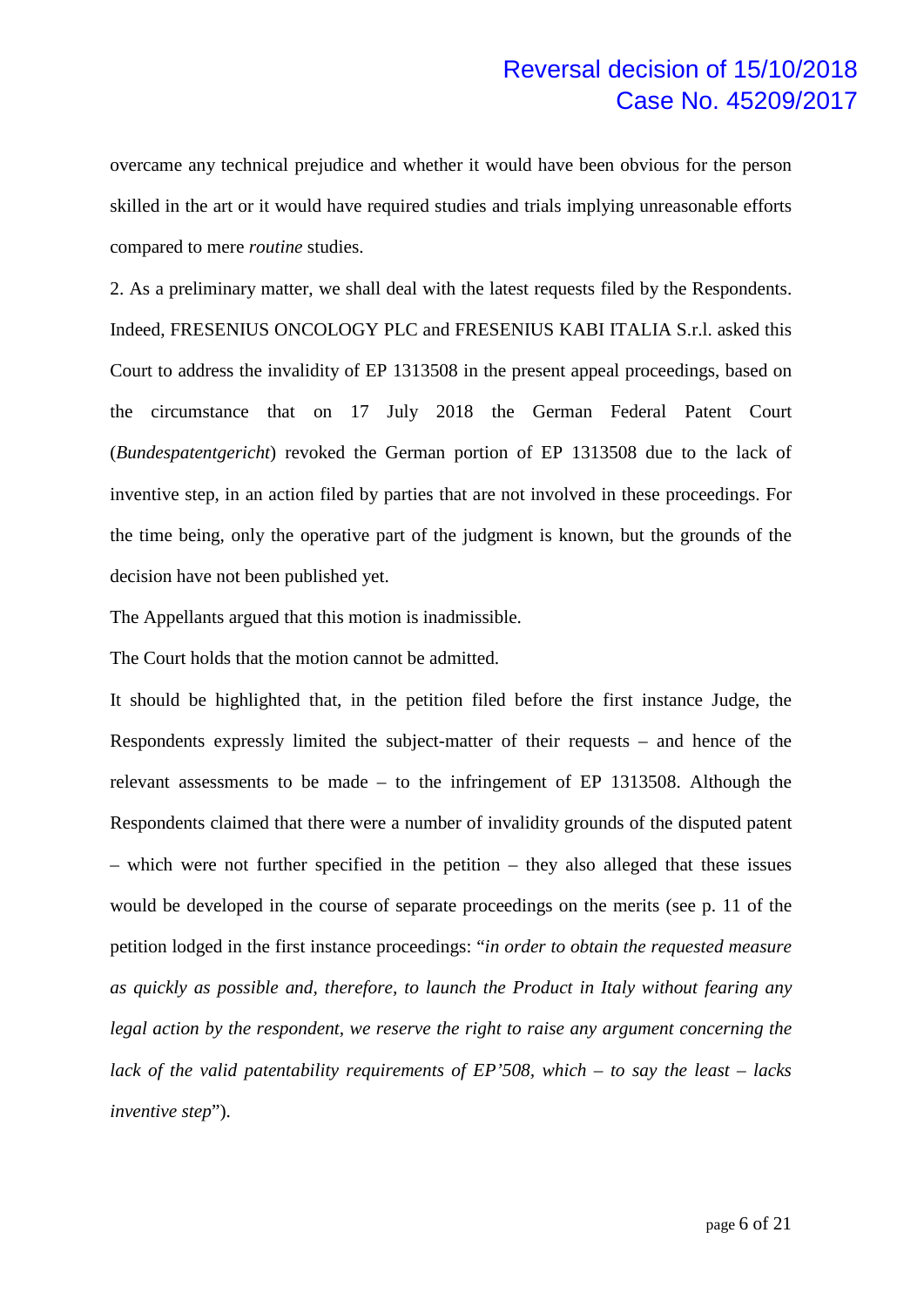It seems clear to the Court that the Respondents' motion conflicts with the clear and explicit exclusion of the validity issues of EP 1313508 from the preliminary proceedings – even as a mere defence. The fact that a full re-examination of the merits of the case is possible in the course of preliminary appeal proceedings (for the so-called devolutionary nature of the appeal) does not allow the introduction of aspects that were intentionally excluded from the debate by the petitioner and hence were never examined in the first instance preliminary proceedings.

Moreover, it should be noted that to this day the grounds of the alleged invalidity have not been specified, and it would seem that the Respondents are waiting for the grounds of the decision of the German Federal Court to be published. This *per se* prevents this Court from making any further observation and assessment on this topic, also taking into account the clear provision of Article 121, par. 1, of the Italian Industrial Property Code.

Within preliminary proceedings, the Court cannot assess autonomously the validity of a duly granted patent, if this was not disputed and if the opposing party has not filed specific arguments – as well as relevant documents – in this respect. Otherwise, the Court's investigation would be merely exploratory and end up essentially shifting the burden of proof resting on the parties.

On the contrary, assessing the scope of protection of a patent – the validity of which is not disputed – is as a necessary preliminary step for ascertaining the alleged infringement of the same. This assessment was thus carried out both in the first instance preliminary proceedings and in the appeal proceedings held before this Panel through specific questions submitted to the Court-appointed Experts.

3. An issue that was extensively addressed in these proceedings – although in the appealed order it was not the only element in support of the non-infringement of EP 1313508 by the antitumor drug *Pemetrexed Fresenius Kabi* – concerns the relevance that the Judge should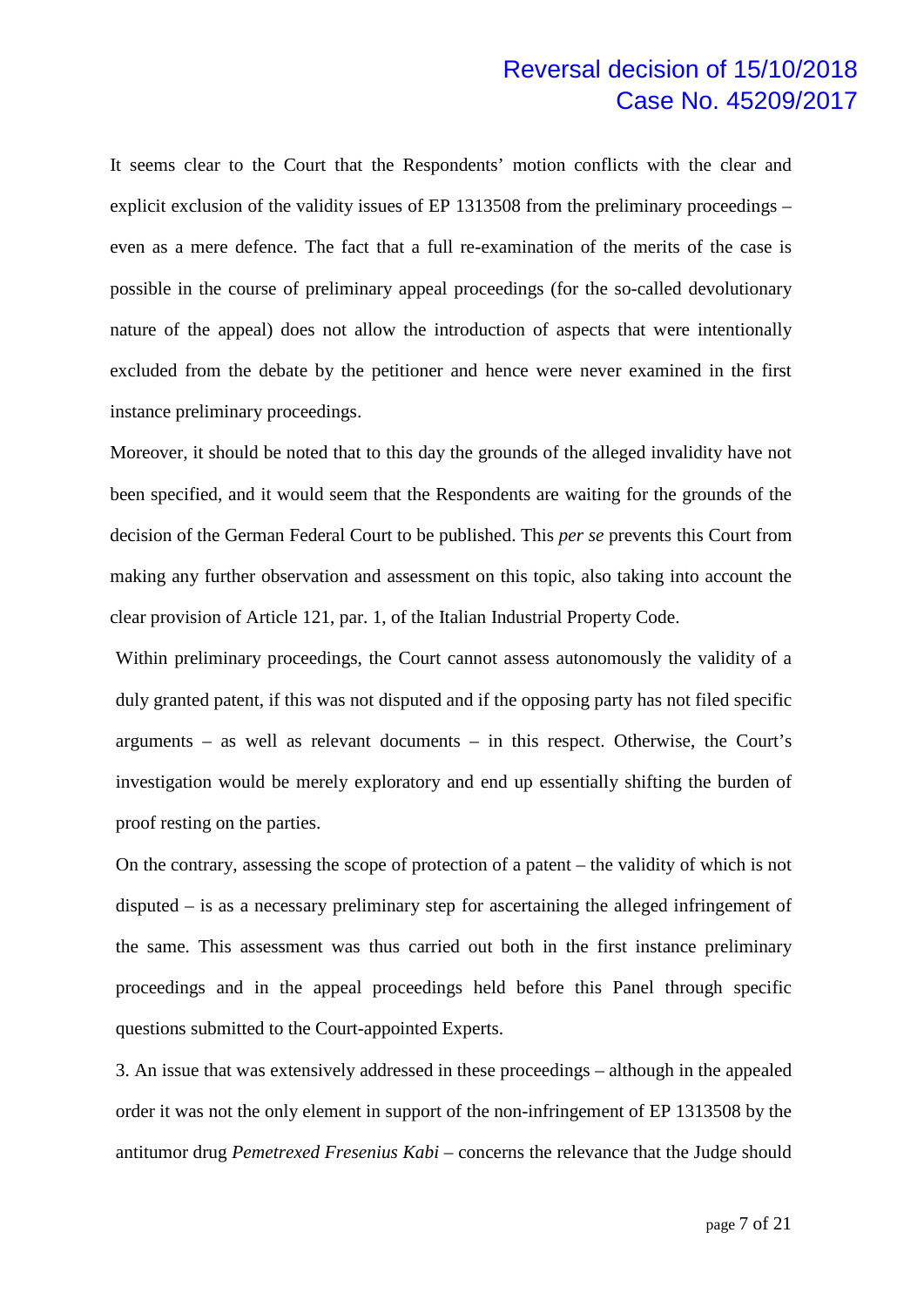give to the *file history* (or *prosecution history*) of the proceedings held before the EPO Examiner, with specific regard to the patent holder's intention to limit the application as filed following the objections raised by the Examiner and, as a consequence, the relevance that may be attributed to the conduct of the patent applicant as to the possibility to rely on the doctrine of equivalents in Court, for the purpose of establishing the scope of protection of the patent pursuant to Article 52, paragraph 3-*bis* of the Italian Industrial Property Code.

In general, the Court believes that, in assessing the scope of protection of a patent, the Judge may only rely on the criteria provided by the law and, more specifically, by Article 52, par. 2, of the Italian Industrial Property Code. According to this provision, the scope of protection is established in the first place by the wording of the claims, while the description and drawings may be relied upon to interpret the claims. Paragraph 3 of the same article provides another criterion to be followed in the interpretation of a patent. It establishes that, for the purpose of interpretation, both a fair protection for the patent holder and a reasonable legal certainty for third parties must be ensured.

As the parties know, this latter provision is literally derived from the Protocol on the Interpretation of Article 69 EPC, which defines this way a balanced position to be attained in interpreting the patent, preventing – on the one hand – that the protection conferred by the European patent is established based on the strict and literal meaning of the wording used in the claims, the description and drawings being employed only for the purpose of resolving an ambiguity found in the claims, and – on the other – that the claims are read as a mere guideline, extending the protection to what, from a consideration of the description and drawings by a person skilled in the art, the patent proprietor has contemplated.

Therefore, it cannot be doubted that the claims, together with the description and the drawings, are entrusted by the legislator with the task of giving an account of the will of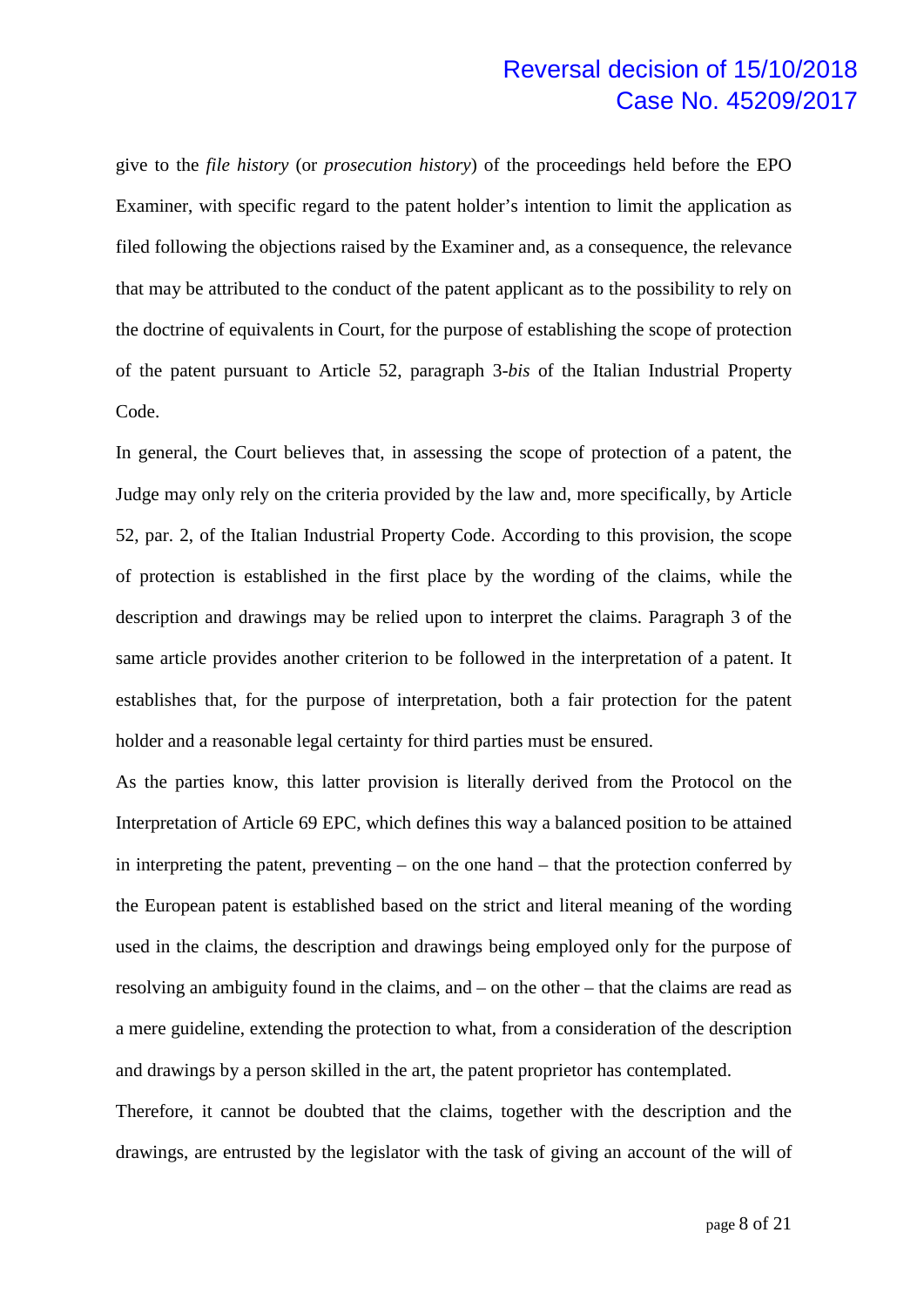the patent holder and it is on these elements that the judge must carry out his assessments. In this context, the role of the *file history* – which is not formally included among the sources of knowledge available to the judge and therefore does not necessarily have to be known and examined by the third party and the person skilled in the art – can only be completely secondary and ancillary, and may at most provide merely circumstantial evidence as to the patent holder's willingness to exclude or not certain solutions from its scope of protection. However, any such exclusion should be primarily and effectively found in the patent text, *i.e.* the only document in which third parties can and must find the limits of the exclusive rights granted to the patent holder.

Therefore, it would be paradoxical to hold that the Judge – who is called upon to verify in full autonomy the compliance with the conditions established by law for the patentability of an invention for which an administrative title has been issued, reviewing its validity  $-$  is bound, in his judgment, to the events occurred during the examination procedure between the EPO Examiner and the patent applicant. The statements rendered and the actions taken by the applicant during the examination may thus be relied upon only to obtain a confirmation of the will already emerging from the patent text as granted and as an aid in construing the reasons underlying the drafting of the claims as granted. Within these limits, the *file history* may contribute to the determination of the patent' scope of protection and therefore also to any extension of the same to equivalents (see Court of Milan, 5.4.2011).

However, the interpretative aid that the examination of the *file history* of the patent can provide to the judge is substantially limited to the aspects of novelty and/or inventive step and that is to say, in particular, to the objections raised by the EPO Examiner to the original text based on prior art documents that relate to the subject-matter of the invention. Indeed, only in this respect the amendments made in the course of the examination may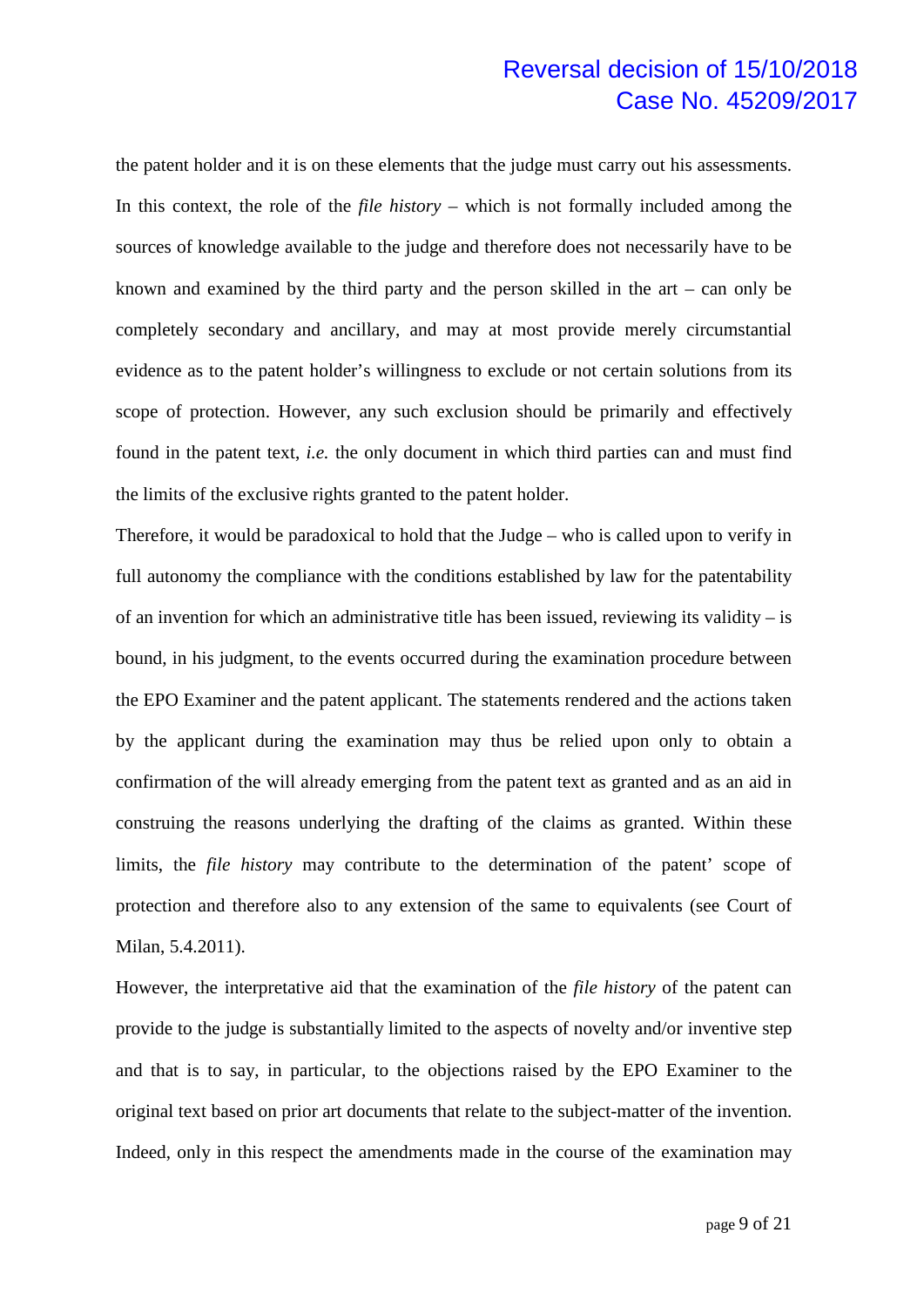affect, within the limits set out above, the Judge's assessment of the scope of the patent protection and, therefore, the possibility to extend it to equivalents. In this respect, it should not be forgotten that the path of amendments may be somehow flawed further to ungrounded or questionable objections of lack of novelty or inventive step, which might have improperly led the applicant to change the patent text.

Therefore, the items of the *file history* shall be examined carefully, for the purpose of gathering elements that strengthen and confirm a specific intention to limit the patent, the actual and primary findings of which must in any case be found in the patent text.

If the patent applicant submitted an amended version of the claims further to objections raised by the Examiner based on prior art documents allegedly disclosing part of the solution included in the application as filed, the Judge might acknowledge the reasons that led the applicant to limit the scope of protection established in the application, but shall however ascertain whether the solutions excluded through the limitation were actually obvious and could not be protected by the patent: in the affirmative, the behaviour of the applicant during the examination will confirm its limiting will, and he will not be allowed to recover the obvious solutions he had already excluded, whereas, in the negative, the assessment of the patent's scope of protection might include also equivalent solutions.

But the Court believes that these considerations cannot be extended beyond the objections made by the EPO Examiner in relation to the novelty and inventive step of the invention. In the present case, the reconstruction of the examination phase of EP 1313508 carried out by the Panel of Experts confirmed that an objection was raised against the first limitation submitted by ELI LILLY  $\&$  Co., according to which the compound *pemetrexed* – which had replaced the wider term "antifolates" used in the original wording of claim 1 – could be challenged under Article 123, paragraph 2, EPC since the object of the new claim 1 – referring to the use of *pemetrexed* – was not supported by the patent application as filed.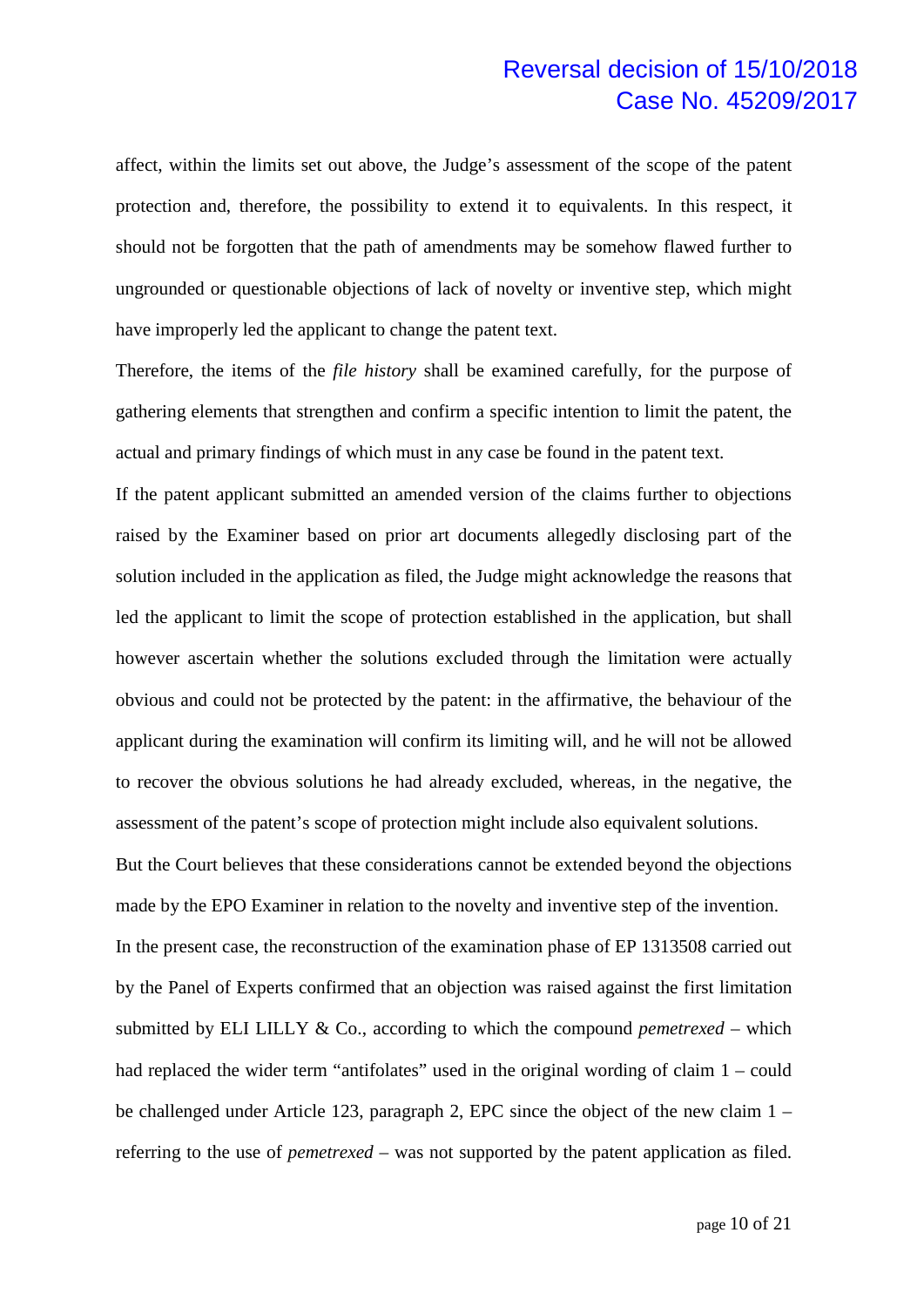According to the EPO Examiner, *pemetrexed* was to be considered a distinct compound (CAS Registry number 137281-23-3) from "*pemetrexed disodium*" (CAS Registry number 150399-23-8) as mentioned in the original description and covered by claim 10, so that the amendment proposed would have extended the subject-matter beyond the content of the application as filed.

In fact, this remark did not imply any objection of lack of novelty or lack of inventive step – but, if anything, of novelty compared to the original wording of the claim – and simply pointed out that the wording of the original claims did not allow to protect *per se* the compound *pemetrexed*, taking into account that the only mention of the compound found in the text referred to the specific pharmaceutical form of *pemetrexed disodium*, corresponding to the drug Alimta which had been the subject of ELI LILLY & Co.'s clinical trials.

It must be acknowledged that in such event – unlike limitations arising from prior art objections – a limitation introduced further to an objection of added matter cannot materially affect the application of the doctrine of equivalents, since such objection only concerns formal issues regarding the literal wording of the amended claims, as compared to the patent application as filed. Instead, the finding of an infringement by equivalents is based on elements that are neither described nor claimed in the patent, and must thus be set against a background that has nothing to do with the question of whether the limitation falls within the scope of the application as originally filed.

The assessment of added matter, indeed, exclusively concerns the literal wording of the claims, whereby equivalent solutions added by limiting the claims cannot be allowed if they are absent from the original description or claims of the patent. It is not up to the Examiner, as part of his preliminary analysis, to assess whether a patent's scope of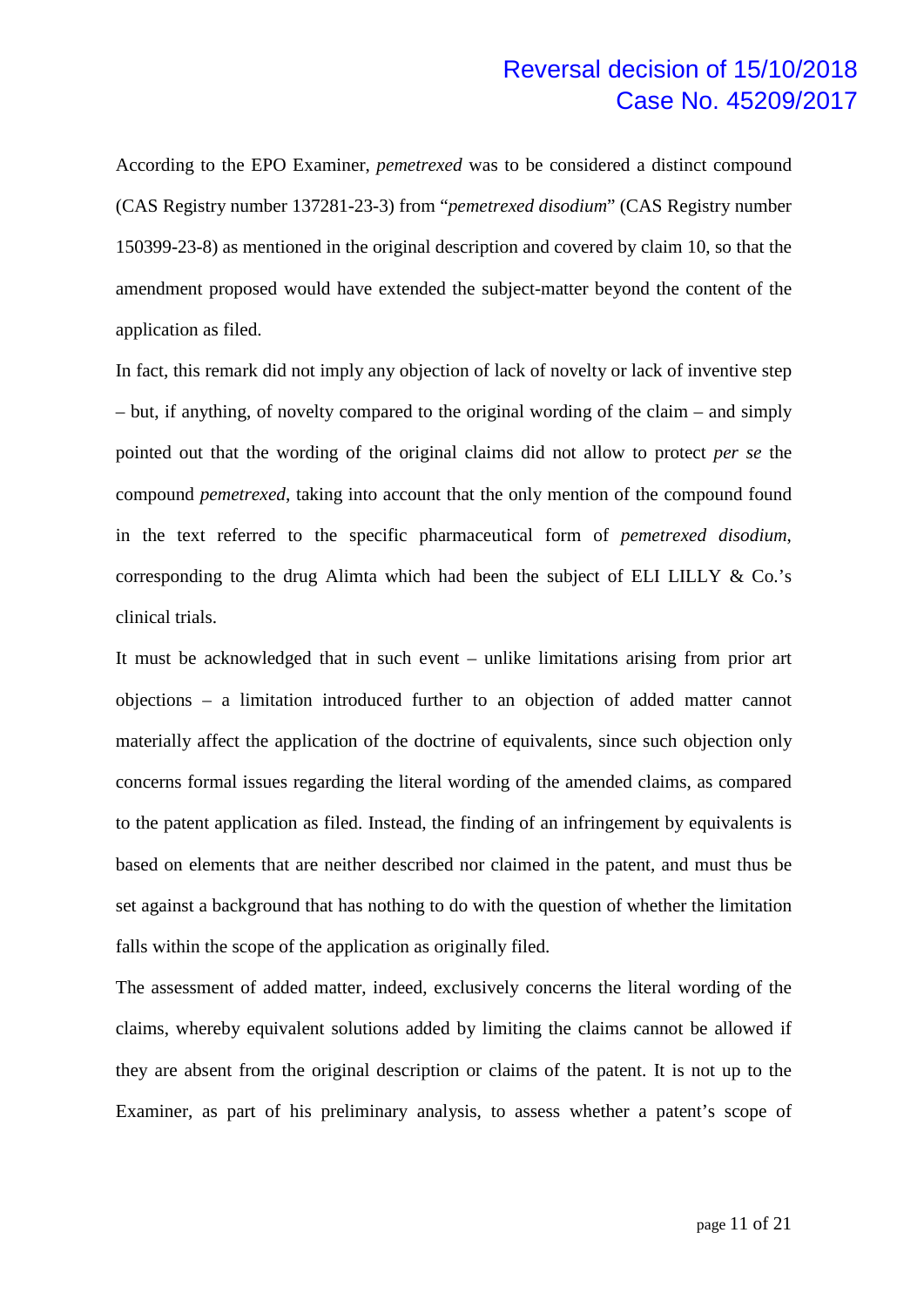protection extends to the possible equivalents, as this lies within the jurisdiction of the Court in respect of the patent as granted.

In the case in point, it can thus be safely ruled out that the amendment made by the applicant and introduced in the text as granted may *per se* be considered to restrict the interpretation of the patent's scope of protection in such a manner as to exclude compounds that are equivalent to *pemetrexed disodium*.

Furthermore, an analysis of the file history may provide evidence to the contrary, *i.e.* that there was no intention to restrict the scope of protection to the pharmaceutical form of *pemetrexed disodium* alone (see ELI LILLY & Co.'s reply to the EPO Examiner dated 8.3.2006 – Appellants' Exhibit 40 – in which the Appellants clarified that the changes had been made in order to refer to the "*preferred*" embodiment, *i.e.* the use of *pemetrexed disodium* as the antifolate drug manufactured by the company).

4. Besides, it is this Court's opinion that the wording of the claims and description of EP 1313508 does not provide significant elements to the person skilled in the art to conclude that the owner intended to exclude equivalents of *pemetrexed disodium* from the patent's scope of protection.

It was shown that EP 1313508 claims the use of *pemetrexed disodium* in the manufacture of a medicament for use in a combination therapy for inhibiting tumor growth in mammals wherein said medicament is to be administered in combination with vitamin B12 or a pharmaceutical derivative thereof (see claim 1). However – as confirmed by the Panel of Experts – such reference cannot be automatically associated with a negative meaning, such as to infer that every other salt of *pemetrexed* could not be used to achieve the technical effect of the invention.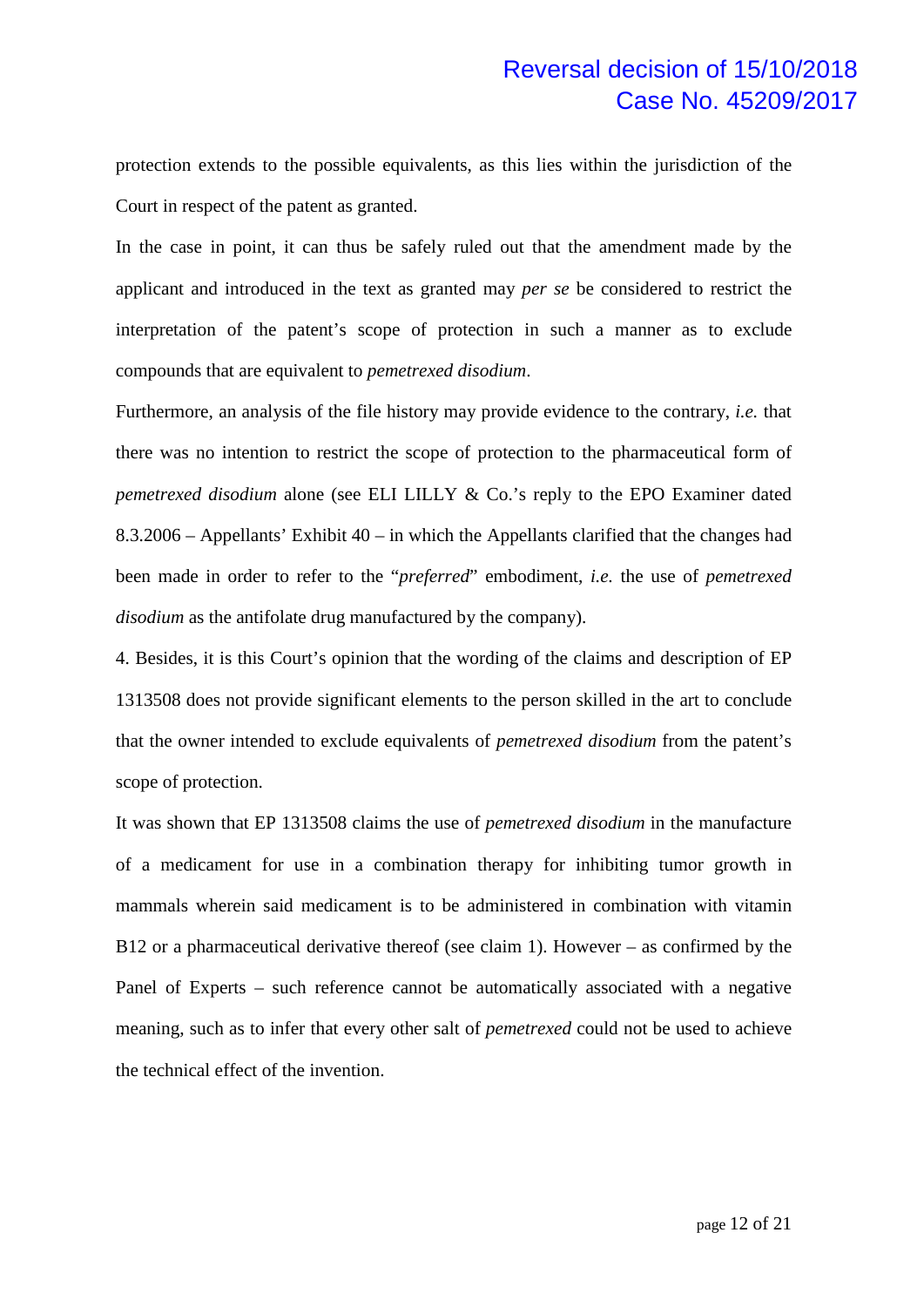There is absolutely no hint of any such exclusion, especially considering that the invention does not regard the selection of a *pemetrexed* salt but is rather aimed at reducing the toxic effects of the active moiety of said active ingredient, *i.e.* the anion.

As confirmed by the Panel of Experts, at the filing date of EP 1313508 the person skilled in the art was aware that the active moiety of the ingredient *pemetrexed* – *i.e.* the one capable of penetrating inside the cells and exerting both its inhibiting but also its toxic effects – is the anion, a part of the molecule that can be obtained from a wide range of pharmaceutical forms other than *pemetrexed*.

The person skilled in the art was also aware that the counterion played absolutely no role for the purposes of the invention, since the non-dissociated acid form of *pemetrexed* is not capable of penetrating into the cells: only the anion is capable of doing so, exploiting the bond with anion carriers. Hence, as part of the therapy, *pemetrexed* must be administered in a dissociated form, with the anion in a free form.

Therefore, the person skilled in the art would not attach any particular significance to the fact that the antifolate *pemetrexed* was in the *disodium* salt form: the person skilled in the art would treat this as a clearly non-essential element of the invention, since the invention is aimed to solve a clinical issue of toxicity by associating vitamin B12 to the active (and toxic) moiety of *pemetrexed disodium*, *i.e.* the anion.

In short, what the person skilled in the art would immediately grasp from the claims of EP 1313508 is that sodium was exclusively used as one of the possible counterions that must be present in the solid form of the drug for its distribution.

Hence, the Court-appointed Expert in the first instance preliminary proceedings appears to have placed excessive importance on the reference to "*pemetrexed disodium*" in par. 22 of the description of EP 1313508, while – according to the Panel of Experts – such reference should have been interpreted based on the functional definition of "*antifolate*" or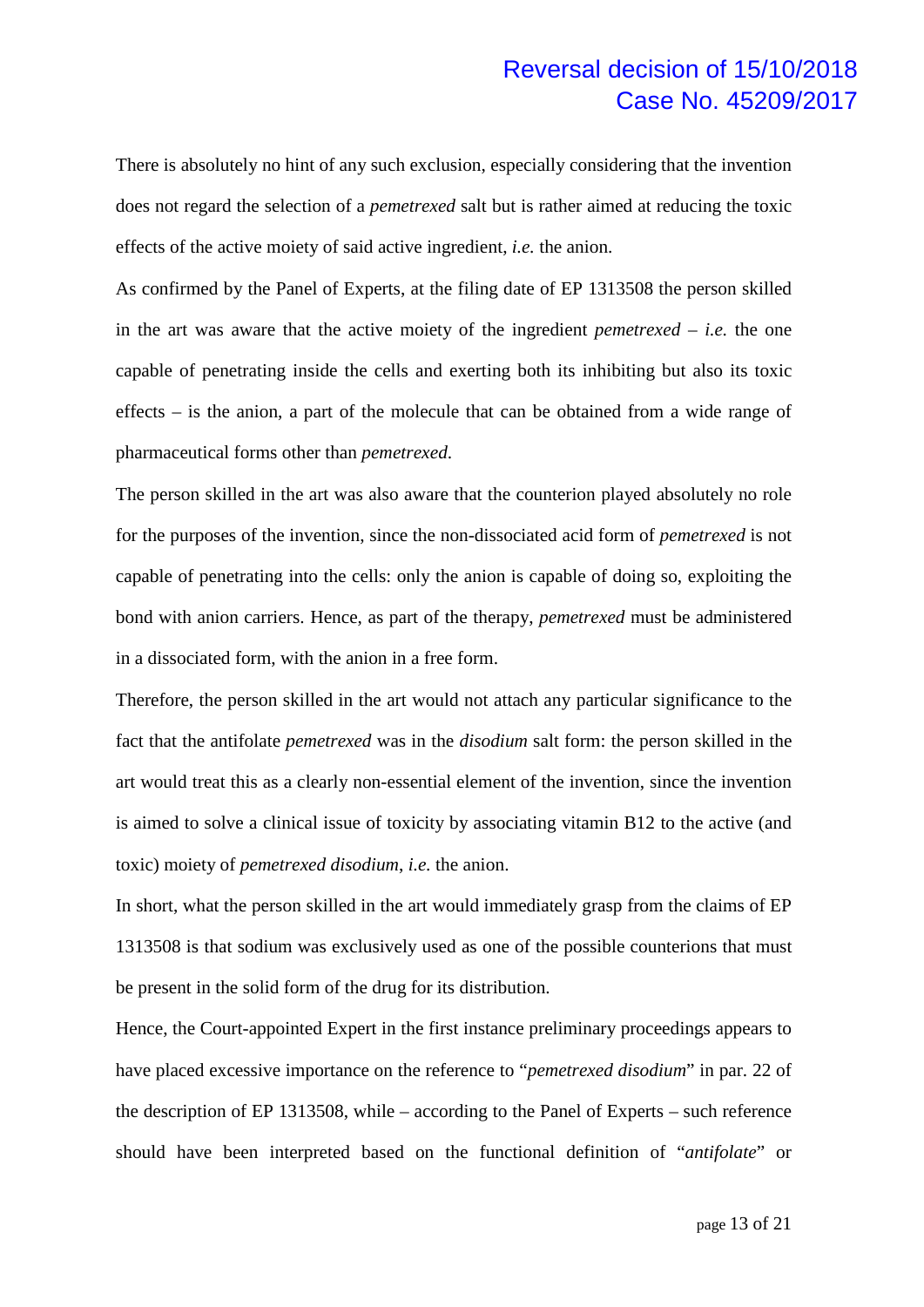"*antifolate drug*" provided in the same paragraph in respect of the capacity to inhibit at least one key folate-requiring enzyme, a capacity that solely and exclusively belongs to the active moiety of the antifolate, *i.e.* the anion, regardless of the starting form.

The anion is released only upon reconstitution/dilution of the solid *pemetrexed* – irrespective of its specific pharmaceutical form – along with its counterions (of whatever nature, sodium, hydrogen, etc.), which are totally uninvolved in the biological mechanism: the anion is a chemical compound existing as an independent entity within the reconstituted/diluted solution administered to patients as part of the claimed combination therapy.

The Panel of Experts thus concluded that, from the definition of the term "*antifolate*" based on its antineoplastic function, as provided in par. 22 of the description, the skilled person cannot but understand that such term must be deemed to refer to the anion and not to the specific salt form used, and therefore the fact that the initial paragraphs of the description of EP 1313508 mention the general category of "*antifolates*", and the fact that the claims relate to "*pemetrexed disodium*" does not prevent the application of the doctrine of equivalents to other pharmaceutical forms of *pemetrexed*.

On the other hand, no statements excluding the use of different pharmaceutical forms of *pemetrexed* and no claim that only *pemetrexed disodium* had been specifically selected to achieve the desired anti-toxic effect – an effect that, as already mentioned, does not depend on the pharmaceutical form of *pemetrexed* used – are anywhere to be found in the description.

The reference to the active ingredient (*pemetrexed*), its salt (*disodium*) and the trade name (*Alimta*) of the drug would thus derive from the fact that this was the form of the active ingredient used by ELI LILLY & Co. during the trials that led to the invention at stake.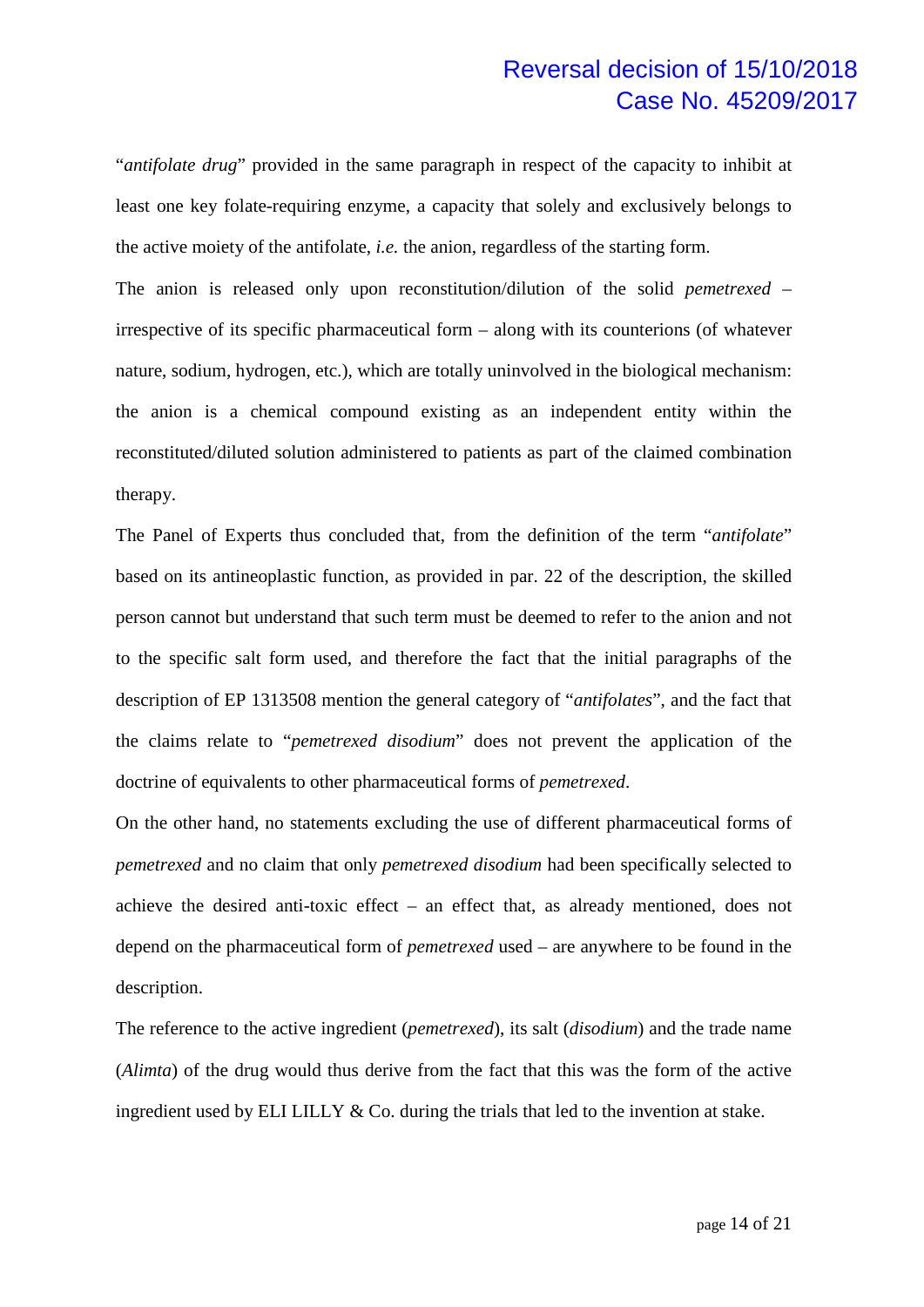5. We also wish to refer to the critical observations provided by the Panel of Experts in respect of the objection raised under art. 123, par. 2 EPC by the EPO Examiner against the first limitation proposal submitted by ELI LILLY  $\&$  Co., which had substantially replaced the term *antifolate* with *pemetrexed*.

In such respect, the Panel of Experts highlighted that, against the technical background of the invention subject-matter of EP 1313508, "*pemetrexed*" and "*pemetrexed disodium*" could not be considered two different active ingredients, because in both cases the *pemetrexed* anion was the active moiety capable of penetrating inside the cells and exerting its inhibiting and, at the same time toxic, effect; likewise, the different CAS numbers quoted by the Examiner do not play a substantial role in identifying the actual solution to the clinical problem underlying EP 1313508, regardless of the literal wording the claims, since – as can be inferred from the reference to the website  $www.cas.org - a$ CAS number has no chemical significance and the different pharmaceutical forms of the same active ingredient have different CAS numbers.

According to the Panel of Experts, the fact that "*pemetrexed*" and "*pemetrexed disodium*" have different CAS numbers does not mean that they are different antifolates or substances with different chemical or pharmaceutical properties, but only that these substances have two different molecular structures, such that – as can be also inferred from the website www.chemicalbook – the terms "*pemetrexed*", "*pemetrexed disodium*", "*pemetrexed diacid*", "*pemetrexed disodium (Alimta)*", "*Alimta*" and the chemical name "N-[4-[2-(2-amino-4,7-dihydro-4-oxo-1H-pyrrolo[2,3-d]pyrimidin-5-yl)ethyl]benzoyl]-Lglutamic acid disodium salt" are commonly indicated as synonymous to one another.

6. The Panel of Experts thus conducted the so-called *Triple Test* to assess whether – once literal infringement has been excluded – infringement by equivalents exists between *Pemetrexed Fresenius* and the *pemetrexed disodium* of EP 1313508.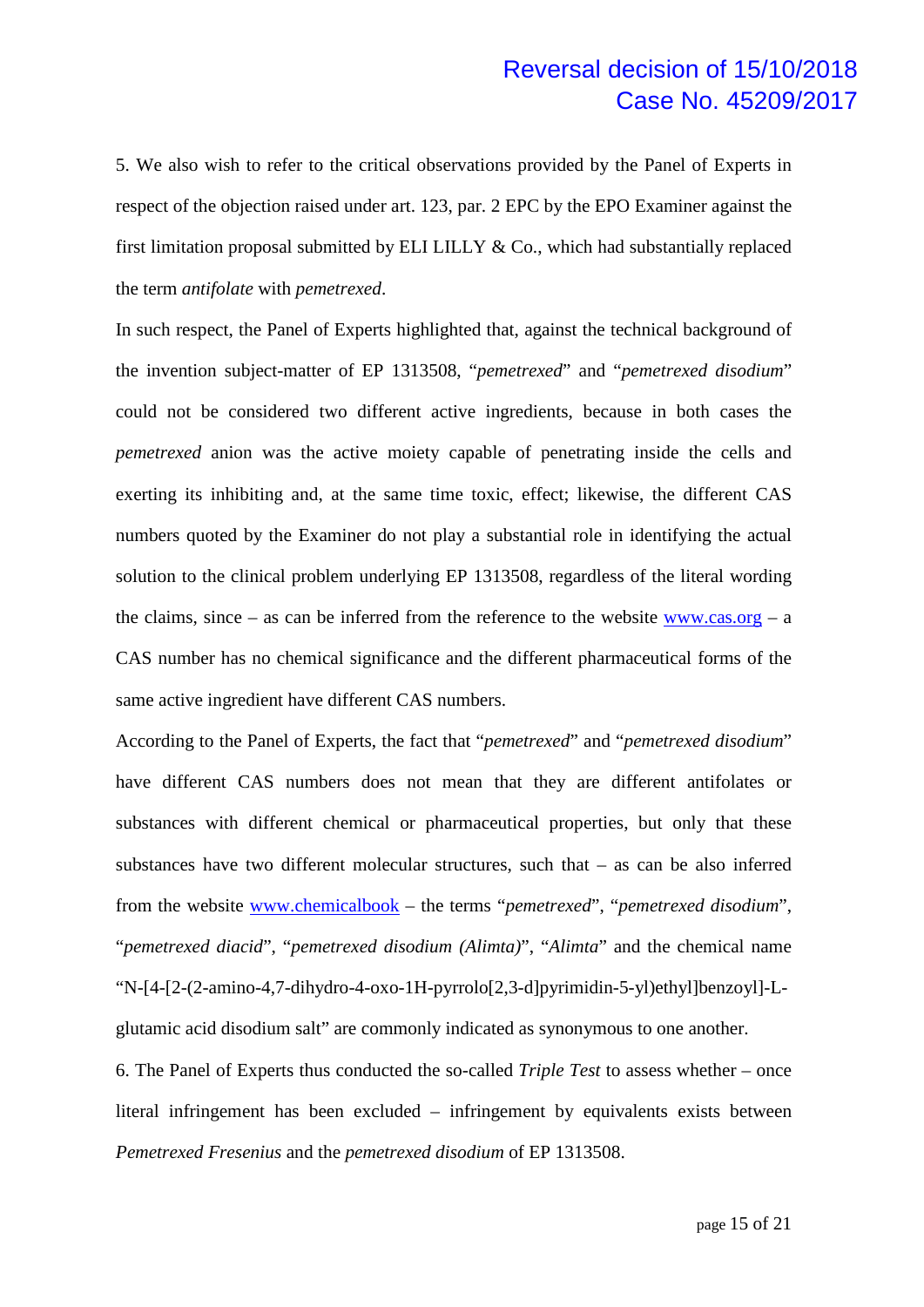The Panel established that both have the same therapeutic function, highlighting how the SmPC (Summary of Product Characteristics, attached to the MA) of the Respondents' product specifies that "*Pemetrexed is a multi-targeted anti-cancer antifolate agent that exerts its action by disrupting crucial folate-dependent metabolic processes essential for cell replication*" and that Pemetrexed Fresenius is indicated for use in the treatment of specific types of cancer, since the premedication therapy in combination with vitamin B12 and folic acid reduces the toxicity of the treatment and the severity of skin reactions caused by such treatment.

The following can also be read in the CHMP (Committee for Medicinal Products for Human Use) Report concerning Pemetrexed Fresenius: "*The aim of the pharmaceutical development was to develop a finished product generic to the reference medicinal product, Alimta (Eli Lilly Nederland B.V). The active substance in Pemetrexed Fresenius Kabi is pemetrexed diacid instead of pemetrexed disodium (Alimta). Since the active moiety in the solution for infusion remains the same irrespective of the salt form used for manufacture it has no impact*".

The administration of Pemetrexed Fresenius according to the methods described in the SmPC – after reconstitution in 5% glucose solution and subsequent dilution of a powder containing also mannitol, hydrochloric acid and trometamol – necessarily leads to forming the anionic species having trometamol (or tromethamine) as a counterion instead of sodium.

Since the active moiety is the same both in Fresenius' *pemetrexed diacid* and in ELI LILLY & Co.'s *pemetrexed disodium*, and since such active moiety is used in combination with vitamin B12 and folic acid, the Panel of Experts concluded that the mechanism of action of *Pemetrexed Fresenius* is the same as *pemetrexed disodium* according to the medical use defined in EP 1313508. As acknowledged in the CHMP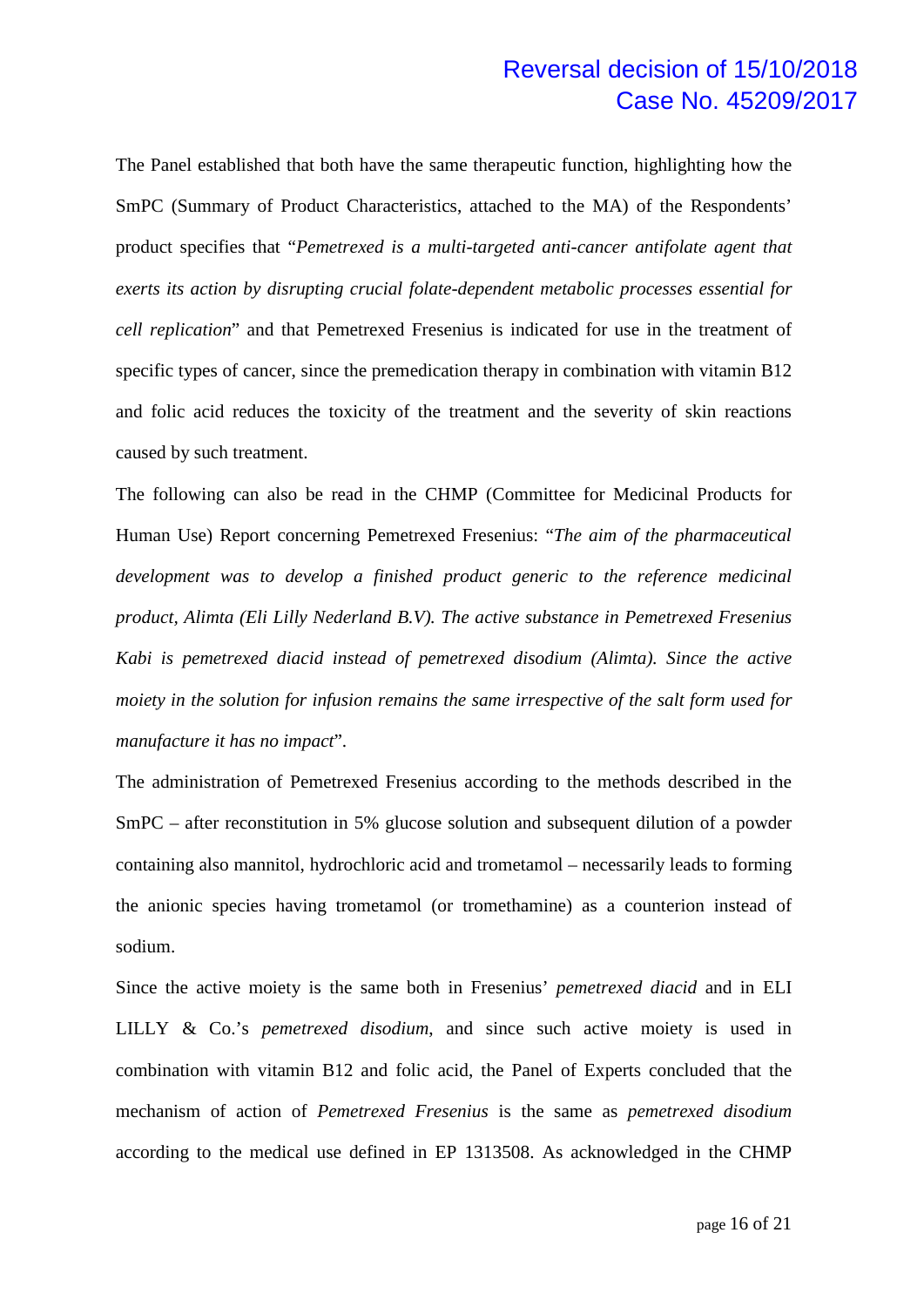Report for *Pemetrexed Fresenius*, the salt form used has no relevance, since the *diacid*  and the *disodium* salt act in the same manner.

The Panel of Experts thus concluded that Pemetrexed Fresenius infringes the scope of protection of patent EP 1313508 by direct equivalence.

The Panel also established that such product is *pemetrexed diacid* formulated with excipients comprising mannitol, hydrochloric acid and trometamol. The reconstitution in 5% glucose infusion and subsequent dilution of such formulation necessarily leads to forming the anionic species having *trometamol* – instead of sodium – as a counterion.

The fact that the features of claim 1 of EP 1313508 and of the dependent claims have been reproduced is proven by Fresenius' direct teaching to use the drug in a combination therapy with vitamin B12 (claim 1) and folic acid (claim 3). As the combination therapy is defined as mandatory in the SmPC, therefore – regardless of the fact that vitamin B12 and folic acid are not sold along with the Fresenius product – this amounts to an infringement.

7. As to the replacement of *pemetrexed disodium* with *pemetrexed diacid*, the Panel of Experts deemed such replacement to be obvious based on several arguments.

While salt screening is undoubtedly a routine activity, the fact that it required extensive trials is, on the one hand, irrelevant, because the stability profile referred to by Fresenius is mandatory to obtain the marketing authorisation for a medicinal product, and cannot *per se* provide any indication as to the fact that the development of the drug raised complex issues or difficulties. On the other hand, *pemetrexed diacid* as a compound was already known on the date of filing of EP 1313508, while *tromethamine* plays the same role as pH regulator of the pH regulator used by ELI LILLY & Co. in its product *Alimta* (sodium hydroxide), a replacement that falls within the standard activity of the person skilled in the art.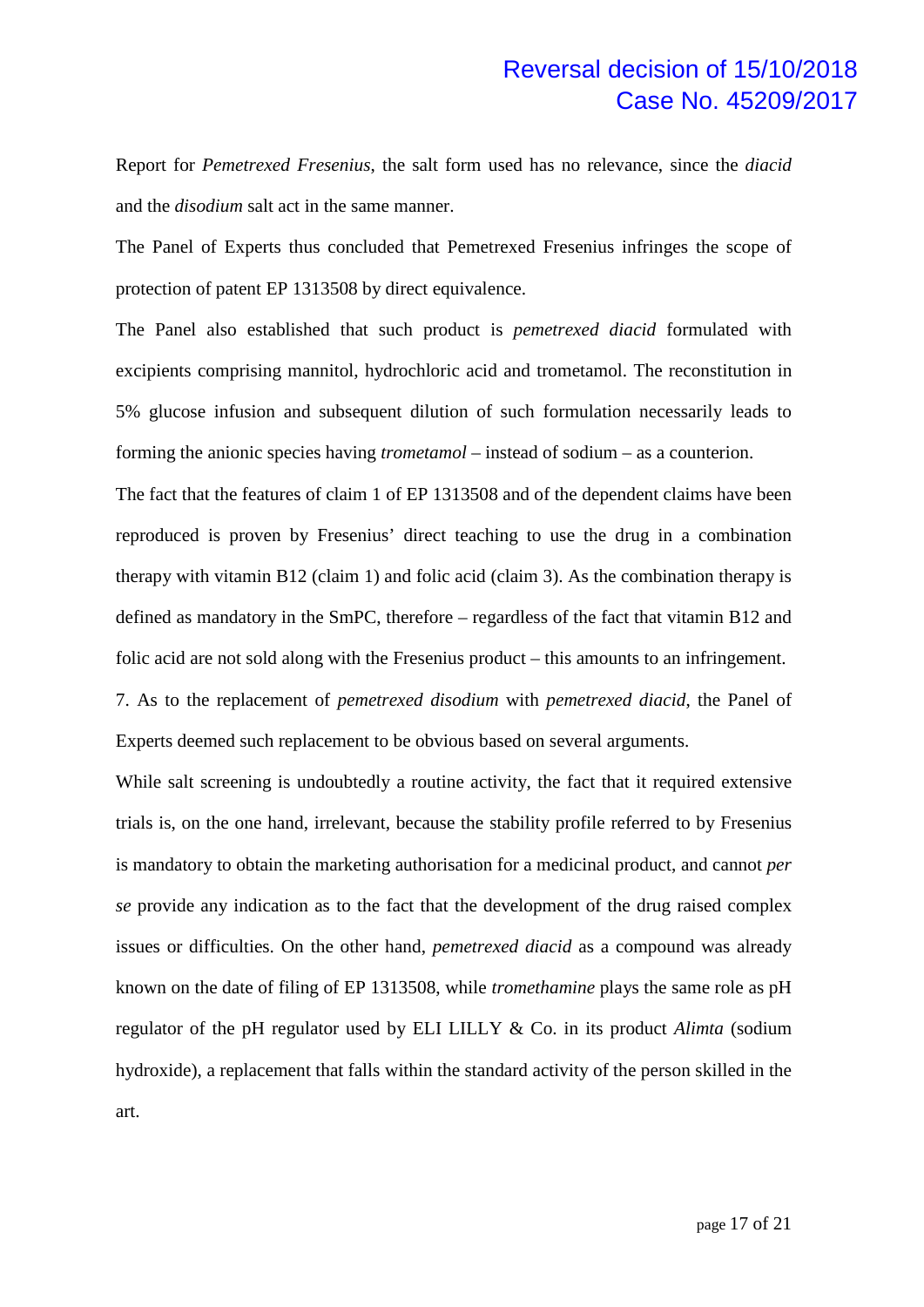Having excluded the issues relating to the compound's stability – which is *per se*  unrelated to the technical problem underlying EP 1313508 and, in any event, was not proven to have been improved by the Fresenius product – the Panel of Experts also ruled out that the replacement of *pemetrexed disodium* overcame a technical prejudice.

While according to well-established principles, a technical prejudice must emerge as an opinion shared by a large majority of experts, in the case at issue such prejudice could not be inferred neither from the fact that *tromethamine* is considerably less used than sodium in acid active ingredients to be administered parenterally – given that its use should be excluded altogether in case of a theoretical prejudice – nor from the very wording of EP 1313508, which does not mention any hindrance whatsoever in the use of other forms of *pemetrexed*, the use of which in forms other than the disodium salt had already been described in the patent literature (WO2010/030598).

Hence, the Respondent's activities aimed at replacing *pemetrexed disodium* with *pemetrexed diacid* and *tromethamine* involve no inventive step, and must rather be considered to be obvious and within the reach of a person skilled in the art.

8. This Court deems that the assessments made and the conclusions reached by the Panel of Experts can be relied on, given the exhaustive arguments presented, the extensive discussion of the issues at stake and the in-depth assessment of further issues that, in the first instance proceedings, had been dealt with only partially and based on judgement criteria that were not always acceptable.

A review of the replies provided by the Panel of Experts to the critical observations of the Respondents shows that they were examined exhaustively. It should also be noted that said observations substantially repeated the arguments already presented to and considered by the Panel of Experts in their preliminary report, and therefore no further comments need to be provided in respect of such observations.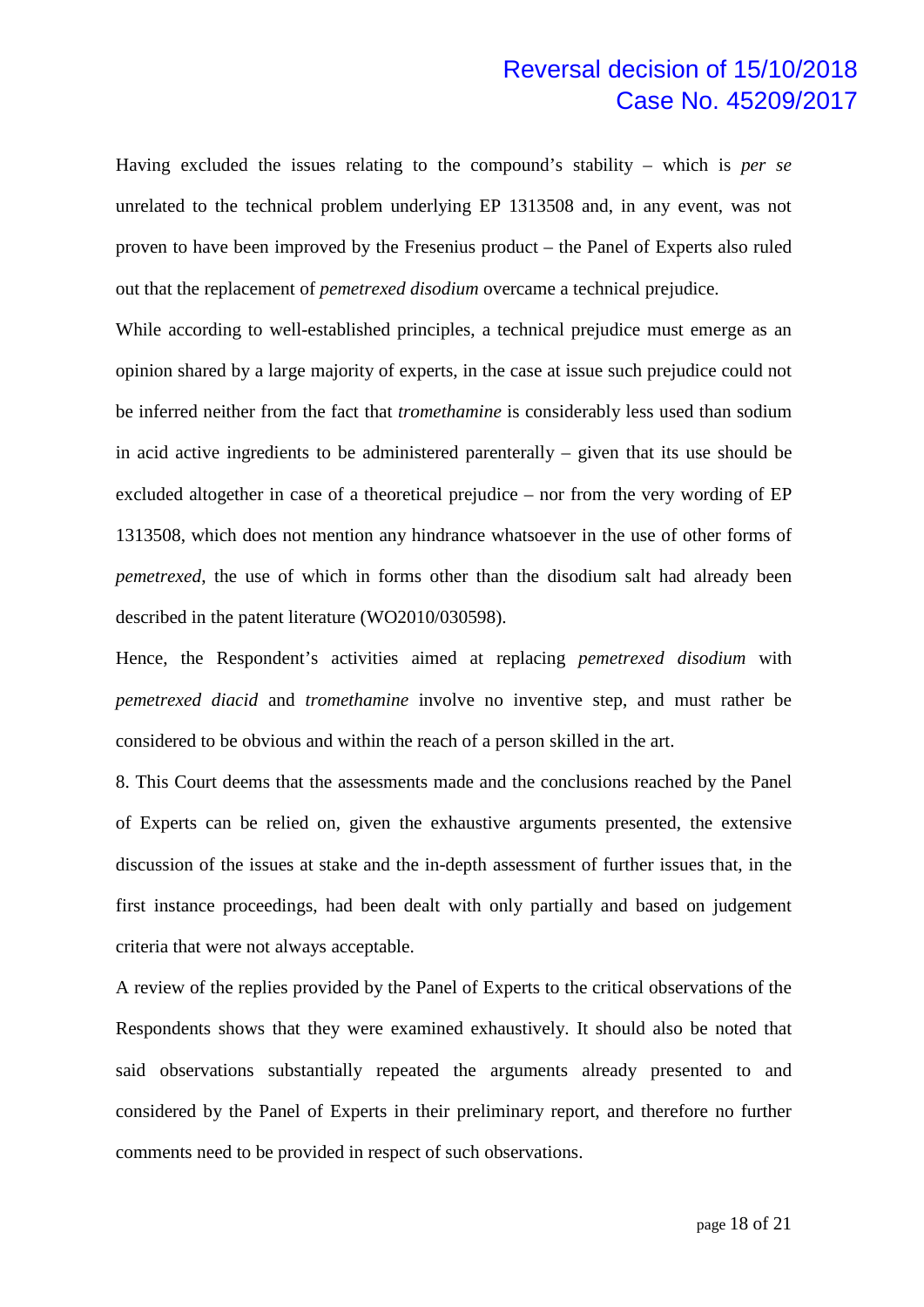9. Hence, there is a *prima facie* case (*fumus boni iuris*) in the claims lodged by ELI LILLY  $\&$  Co. and by the intervening party ELI LILLY ITALIA S.p.a.. Moreover, there is also a real risk of an impending damage (*periculum in mora*), which justifies the granting of the requested preliminary measures.

The Appellants have highlighted that, after the end of the first instance preliminary proceedings, the price negotiation and reimbursement procedure started by Fresenius with AIFA was completed, and the disputed drug was expressly included within the so-called "Reimbursement Class H". This allows hospitals to request and obtain from AIFA a reimbursement of the price of the medicinal product purchased from the generic drug manufacturers, which essentially equates the generic drug to the original drug covered by the patent, also in terms of reimbursement policy.

Hence, the requested preliminary measures must be granted as a matter of urgency, so as to safeguard the patent and the manufacturer's exclusive right to place the product on the market. Indeed, if the disputed medicinal product started or continued to be marketed, this might adversely affect the global market position of the Appellants, who would run the risk of losing their shares on the market both as a direct consequence of the sale of the infringing product and due to the possible early entry on the market of other manufacturers of the generic drug.

10. Reversing the appealed order, thus, the action seeking a declaration of noninfringement lodged by FRESENIUS ONCOLOGY PLC and FRESENIUS KABI ITALIA S.r.l. must be dismissed, and conversely the preliminary measures requested by ELI LILLY & Co. and by the intervening party ELI LILLY ITALIA s.p.a. must be granted, issuing an injunction that prohibits the former companies from manufacturing, marketing and promoting the medicinal product *Pemetrexed Fresenius*, or howsoever named, ordering that such medicinal product be withdrawn from the market (as far as its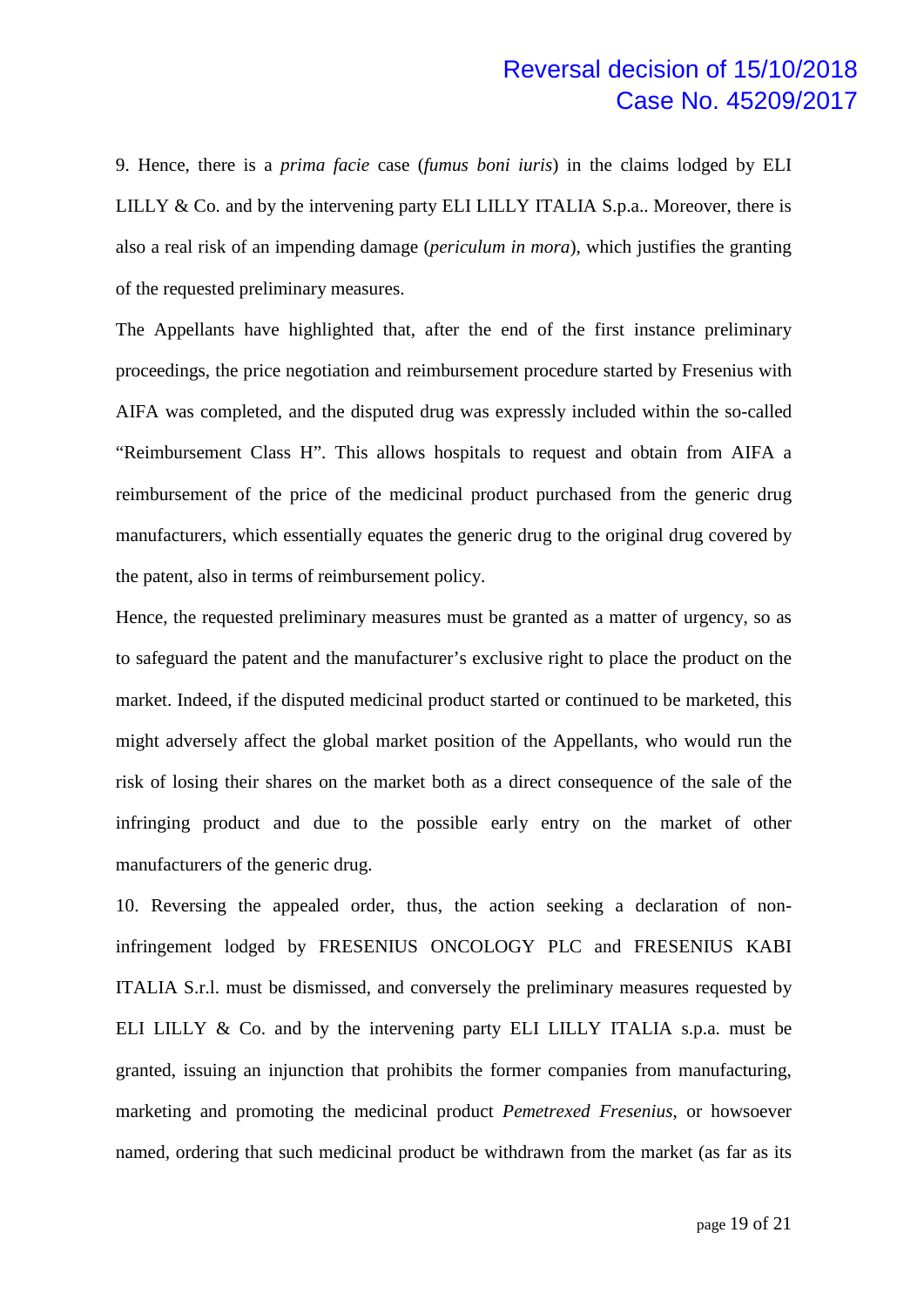distribution network is concerned) and setting a penalty in the amount specified in the operative part of this decision.

The Court does not deem it necessary to order the publication of this decision, given its preliminary nature, nor to issue an exhibition order, since the grant of such measure before the potential proceedings on the merits is not justified on grounds of urgency.

As to the costs of both preliminary proceedings – which may be awarded now because this decision is potentially stable between the parties, even without the relevant proceedings on the merits – the Court orders FRESENIUS ONCOLOGY PLC and FRESENIUS KABI ITALIA S.r.l. to refund the costs for the proceedings as set out in the operative part here below, plus the costs incurred for both Technical Expert phases, as awarded during the proceedings.

#### FOR THE ABOVE REASONS

The Court, having regard to art. 669-*terdecies* of the Italian Civil Procedure Code:

1) upholding the appeal lodged by ELI LILLY & Co. and by the intervening party ELI LILLY ITALIA S.p.a. against the order of 10.9.2017:

- rejects all motions for interim relief lodged by FRESENIUS ONCOLOGY PLC and FRESENIUS KABI ITALIA S.r.l.;

- having established that the medicinal products *Pemetrexed Fresenius Kabi* 100 mg and *Pemetrexed Fresenius Kabi* 500 mg powder for concentrate for solution infringe the Italian portion of patent EP 1313508 by equivalents, enjoins FRESENIUS ONCOLOGY PLC and FRESENIUS KABI ITALIA S.r.l. from manufacturing, offering for sale, using, promoting, importing and exporting, in any form whatsoever, the medicinal products *Pemetrexed Fresenius Kabi* 100 mg and *Pemetrexed Fresenius Kabi* 500 mg powder for concentrate for solution (or howsoever named);